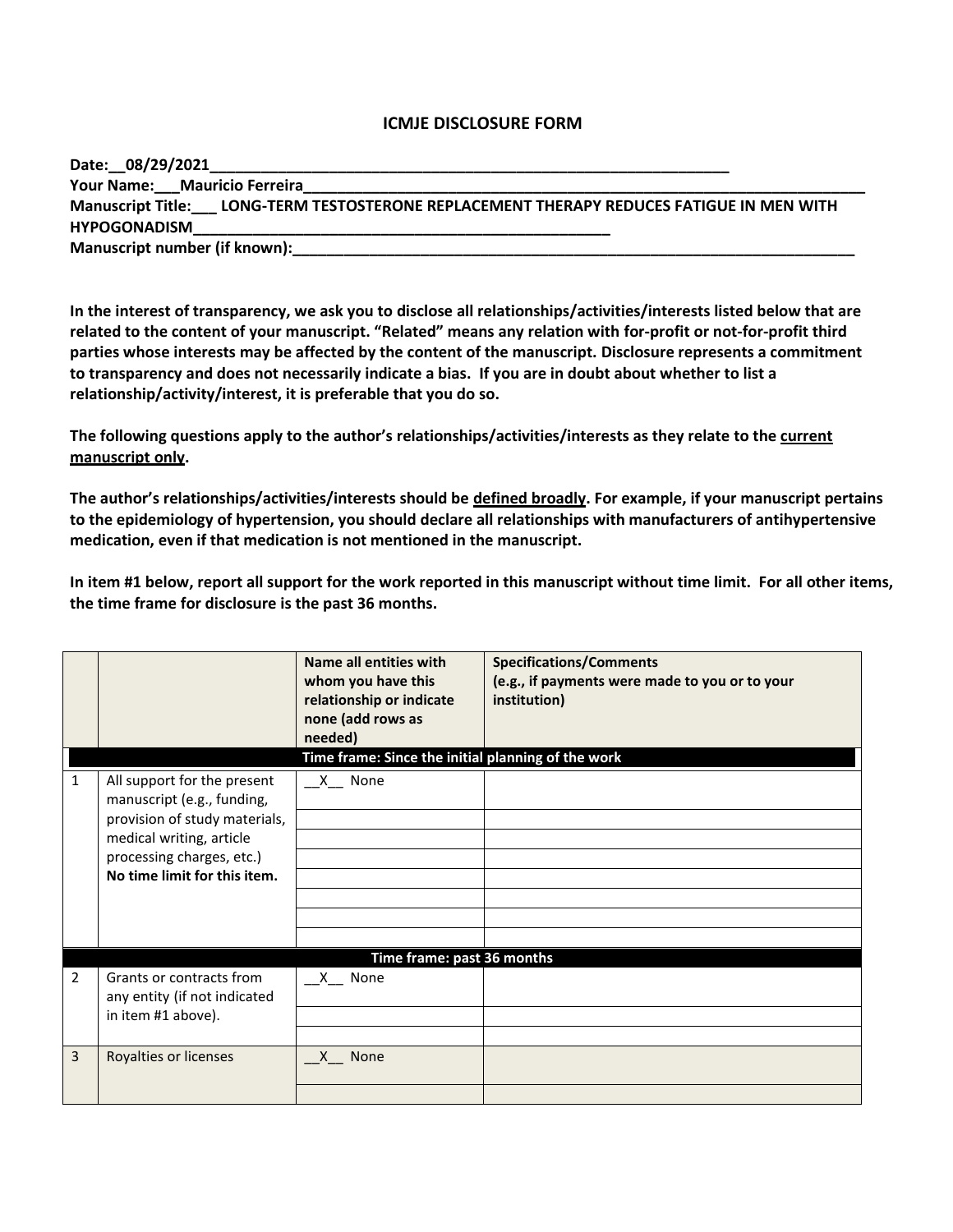| $\overline{4}$ | Consulting fees                                                                                                          | $X$ None              |  |
|----------------|--------------------------------------------------------------------------------------------------------------------------|-----------------------|--|
|                |                                                                                                                          |                       |  |
| 5              | Payment or honoraria for<br>lectures, presentations,<br>speakers bureaus,<br>manuscript writing or<br>educational events | $X$ <sub>_</sub> None |  |
| 6              | Payment for expert<br>testimony                                                                                          | $X$ None              |  |
|                |                                                                                                                          |                       |  |
| $\overline{7}$ | Support for attending<br>meetings and/or travel                                                                          | X None                |  |
|                |                                                                                                                          |                       |  |
|                |                                                                                                                          |                       |  |
| 8              | Patents planned, issued or<br>pending                                                                                    | $X$ None              |  |
|                |                                                                                                                          |                       |  |
|                |                                                                                                                          |                       |  |
| $\mathsf g$    | Participation on a Data<br>Safety Monitoring Board or                                                                    | $X$ None              |  |
|                | <b>Advisory Board</b>                                                                                                    |                       |  |
| 10             | Leadership or fiduciary role<br>in other board, society,                                                                 | $X$ None              |  |
|                | committee or advocacy                                                                                                    |                       |  |
|                | group, paid or unpaid                                                                                                    |                       |  |
| 11             | Stock or stock options                                                                                                   | $X$ None              |  |
|                |                                                                                                                          |                       |  |
| 12             | Receipt of equipment,<br>materials, drugs, medical                                                                       | $X$ None              |  |
|                | writing, gifts or other<br>services                                                                                      |                       |  |
| 13             | Other financial or non-                                                                                                  | $X$ None              |  |
|                | financial interests                                                                                                      |                       |  |
|                |                                                                                                                          |                       |  |

**Please place an "X" next to the following statement to indicate your agreement:**

**\_X\_\_ I certify that I have answered every question and have not altered the wording of any of the questions on this form.**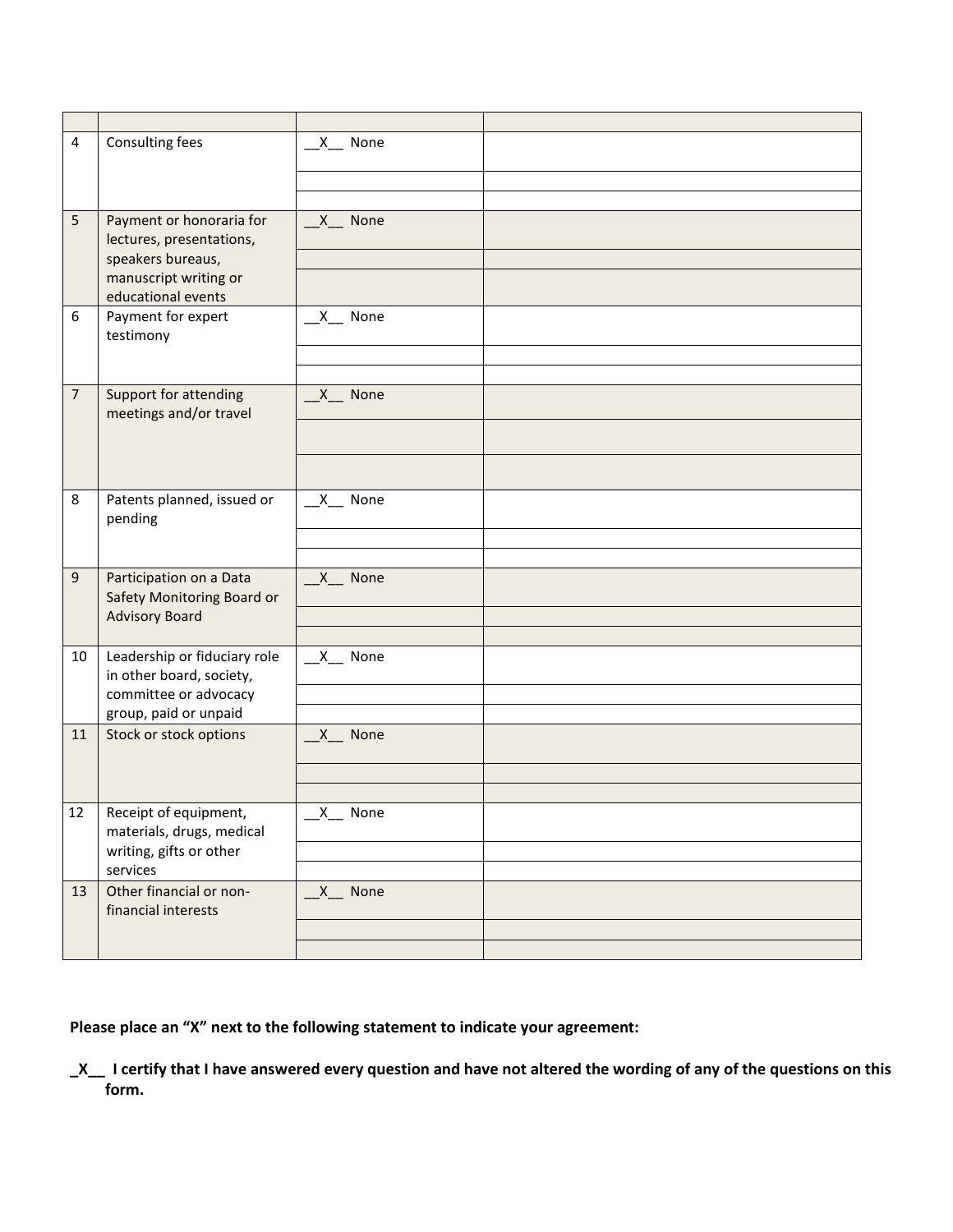## **ICMJE DISCLOSURE FORM**

| Date: 08/29/2021                                                                                   |  |  |  |
|----------------------------------------------------------------------------------------------------|--|--|--|
| José Alexandre Mendonça<br><b>Your Name:</b>                                                       |  |  |  |
| LONG-TERM TESTOSTERONE REPLACEMENT THERAPY REDUCES FATIGUE IN MEN WITH<br><b>Manuscript Title:</b> |  |  |  |
| <b>HYPOGONADISM</b>                                                                                |  |  |  |
| Manuscript number (if known):                                                                      |  |  |  |

**In the interest of transparency, we ask you to disclose all relationships/activities/interests listed below that are related to the content of your manuscript. "Related" means any relation with for-profit or not-for-profit third parties whose interests may be affected by the content of the manuscript. Disclosure represents a commitment to transparency and does not necessarily indicate a bias. If you are in doubt about whether to list a relationship/activity/interest, it is preferable that you do so.** 

**The following questions apply to the author's relationships/activities/interests as they relate to the current manuscript only.**

**The author's relationships/activities/interests should be defined broadly. For example, if your manuscript pertains to the epidemiology of hypertension, you should declare all relationships with manufacturers of antihypertensive medication, even if that medication is not mentioned in the manuscript.** 

**In item #1 below, report all support for the work reported in this manuscript without time limit. For all other items, the time frame for disclosure is the past 36 months.** 

|                |                                                                                            | Name all entities with<br>whom you have this<br>relationship or indicate<br>none (add rows as | <b>Specifications/Comments</b><br>(e.g., if payments were made to you or to your<br>institution) |
|----------------|--------------------------------------------------------------------------------------------|-----------------------------------------------------------------------------------------------|--------------------------------------------------------------------------------------------------|
|                |                                                                                            | needed)                                                                                       |                                                                                                  |
|                |                                                                                            | Time frame: Since the initial planning of the work                                            |                                                                                                  |
| 1              | All support for the present<br>manuscript (e.g., funding,<br>provision of study materials, | $X$ None                                                                                      |                                                                                                  |
|                | medical writing, article<br>processing charges, etc.)                                      |                                                                                               |                                                                                                  |
|                | No time limit for this item.                                                               |                                                                                               |                                                                                                  |
|                |                                                                                            |                                                                                               |                                                                                                  |
|                |                                                                                            |                                                                                               |                                                                                                  |
|                |                                                                                            |                                                                                               |                                                                                                  |
|                |                                                                                            | Time frame: past 36 months                                                                    |                                                                                                  |
| $\overline{2}$ | Grants or contracts from<br>any entity (if not indicated                                   | $X$ None                                                                                      |                                                                                                  |
|                | in item #1 above).                                                                         |                                                                                               |                                                                                                  |
|                |                                                                                            |                                                                                               |                                                                                                  |
| $\overline{3}$ | Royalties or licenses                                                                      | X None                                                                                        |                                                                                                  |
|                |                                                                                            |                                                                                               |                                                                                                  |